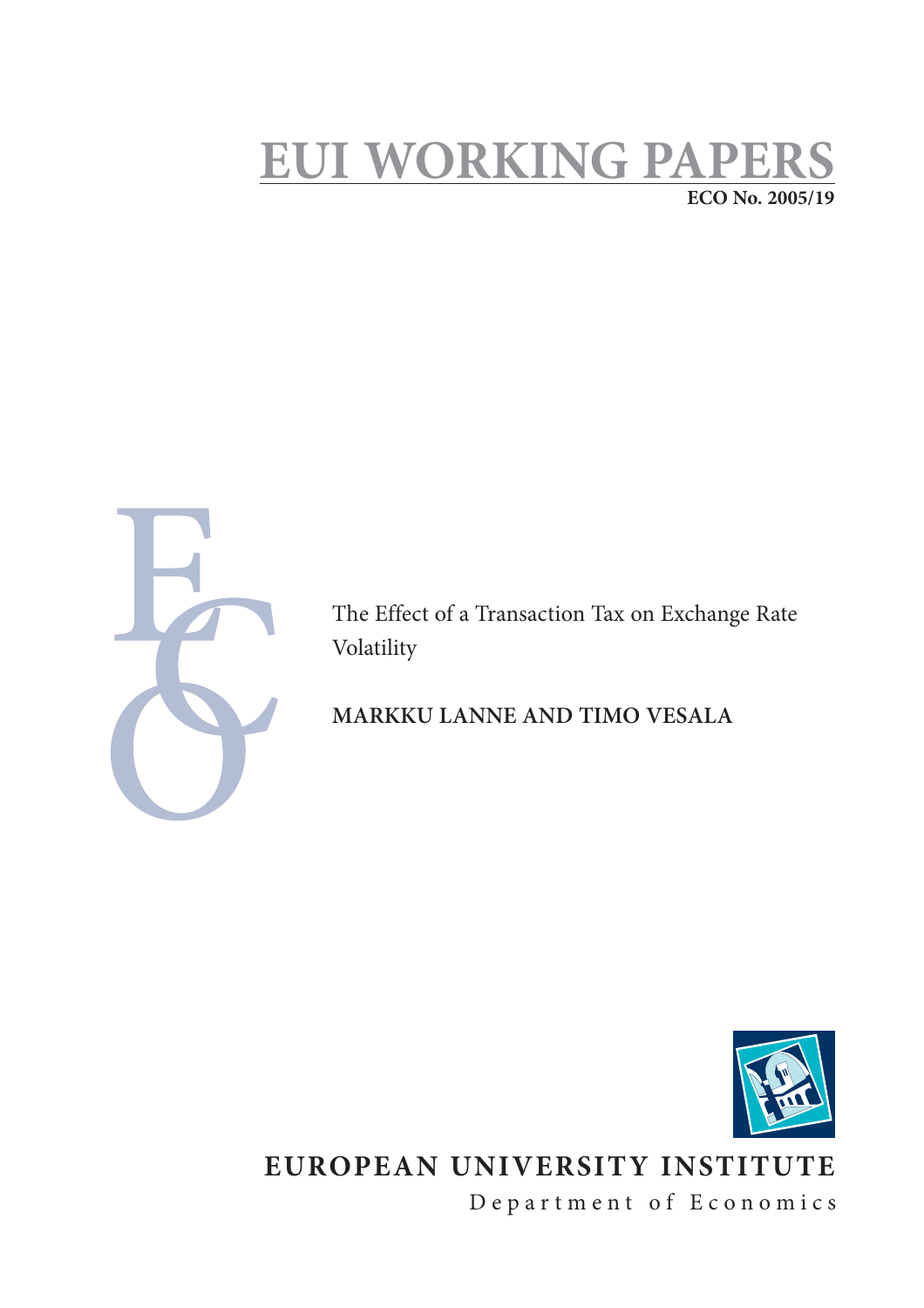### **EUROPEAN UNIVERSITY INSTITUTE DEPARTMENT OF ECONOMICS**

*The Effect of a Transaction Tax on Exchange Rate Volatility*

**MARKKU LANNE AND TIMO VESALA**

EUI Working Paper **ECO** No. 2005/19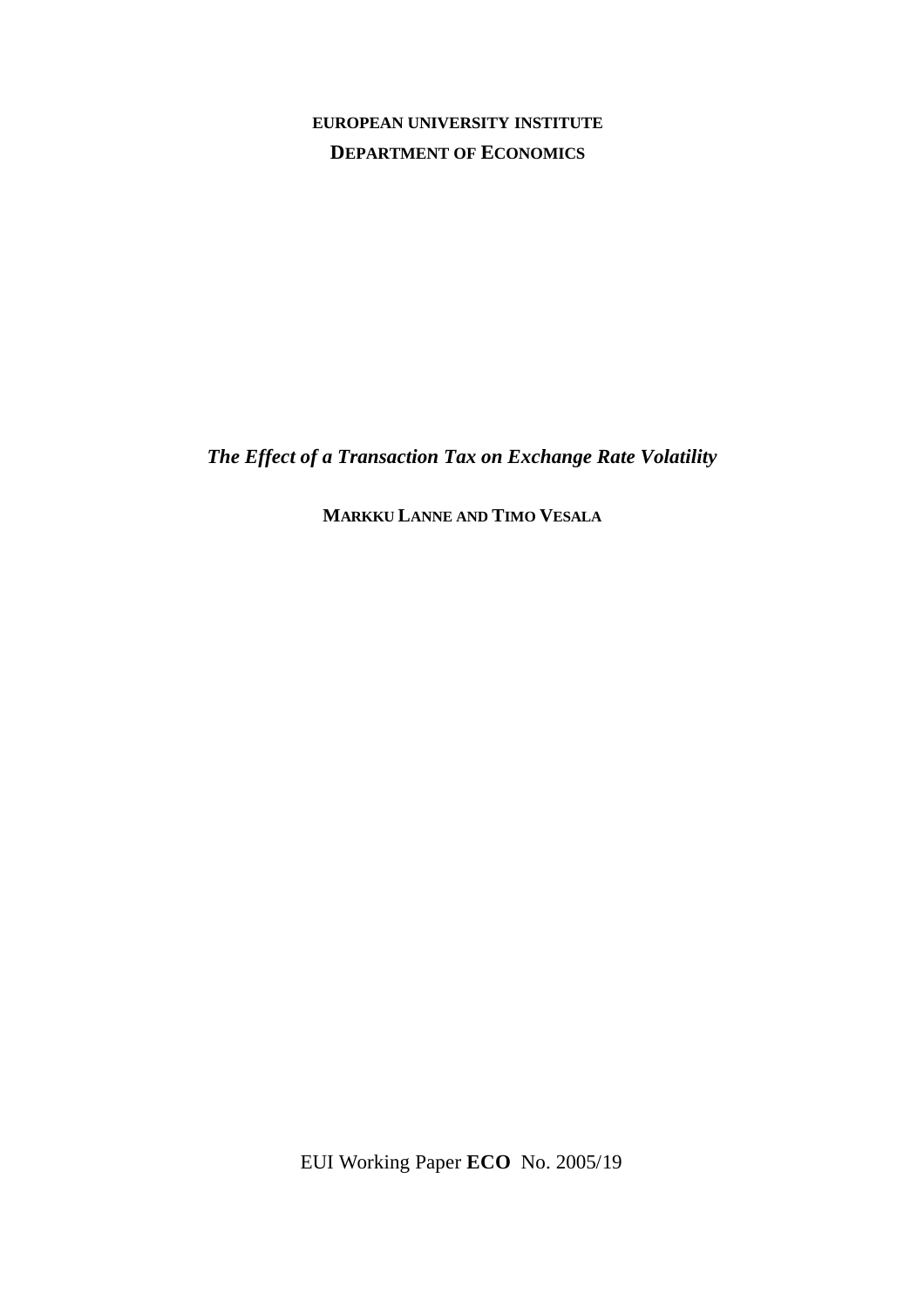This text may be downloaded freely only for personal academic purposes. Any reproductions, whether in hard copies or electronically, require the consent of the author. If cited or quoted, reference should be made to the full name of the author(s), editor(s), the title, the working paper, or other series, the year and the publisher.

ISSN 1725-6704

© 2005 Markku Lanne and Timo Vesala

Printed in Italy European University Institute Badia Fiesolana I – 50016 San Domenico di Fiesole (FI) Italy

http://www.iue.it/ http://cadmus.iue.it/dspace/index.jsp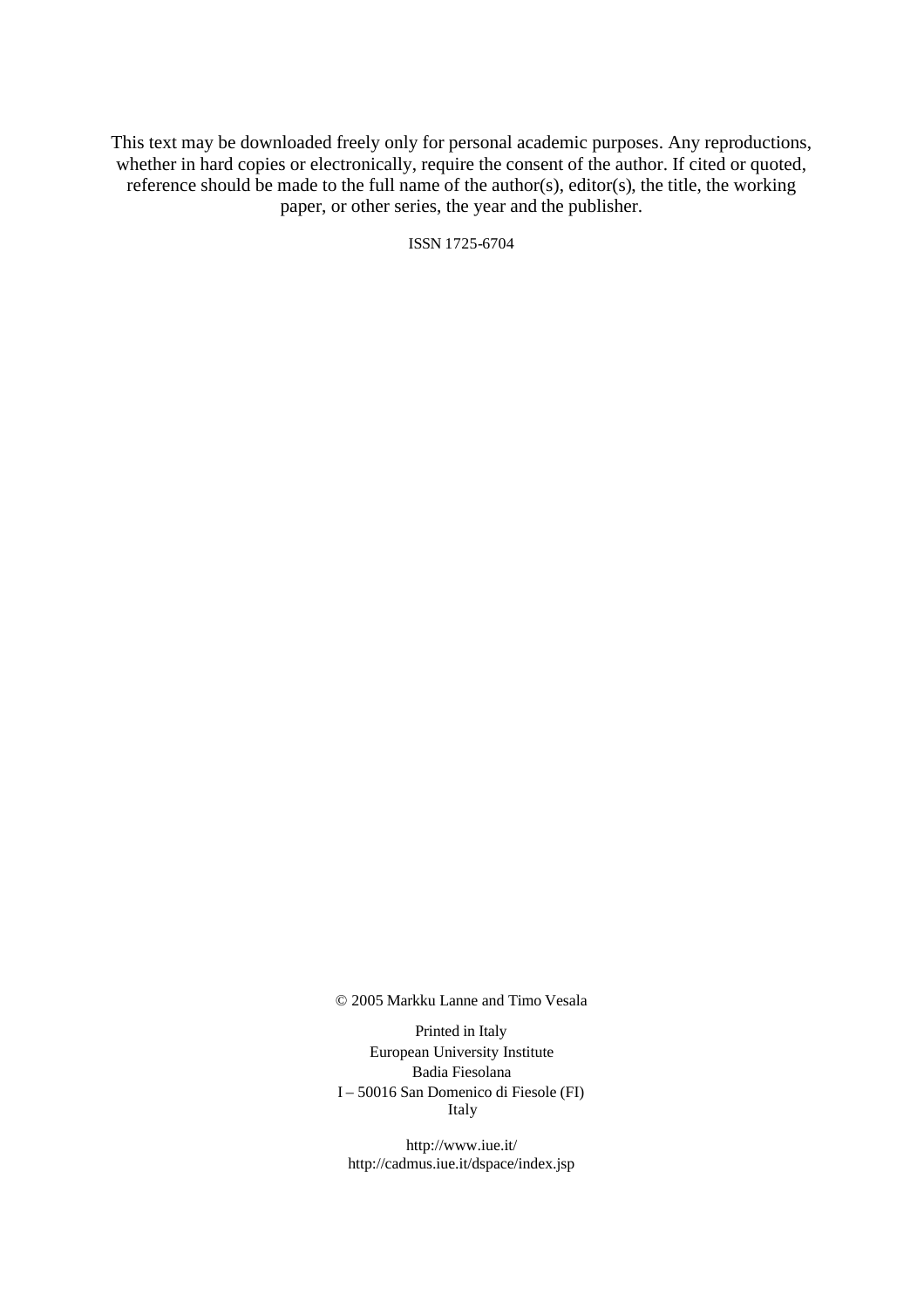# The Effect of a Transaction Tax on Exchange Rate Volatility

Markku Lanne European University Institute, University of Jyväskylä, RUESG and HECER

> Timo Vesala<sup>†</sup> University of Helsinki, RUESG and HECER

#### Abstract

We argue that a transaction tax is likely to amplify, not dampen, volatility in the foreign exchange markets. Our argument stems from the decentralized trading practice and the presumable discrepancy between 'informed' and 'uninformed' traders' valuations. Since informed traders' valuations are likely to be less dispersed, a transaction tax penalizes informed trades disproportionately, leading to increased volatility. Empirical support for this prediction is found by investigating the effect of transaction costs on the volatility of DEM/USD and JPY/USD returns. High-frequency data are used and an increase in transaction costs is found to have a significant positive effect on volatility.

Keywords: Transaction tax; exchange rates; volatility JEL-codes: F31, F42, G15, G28

Economics Department, European University Institute, Villa San Paolo, Via della Piazzuola 43, 50133 Florence, Italy. e-mail: markku.lanne@IUE.it

<sup>&</sup>lt;sup>†</sup>Corresponding author: RUESG/Department of Economics, University of Helsinki, Arkadiankatu 7 (P.O. Box 17), FIN-00014, Finland. e-mail: tvesala@valt.helsinki.Ö.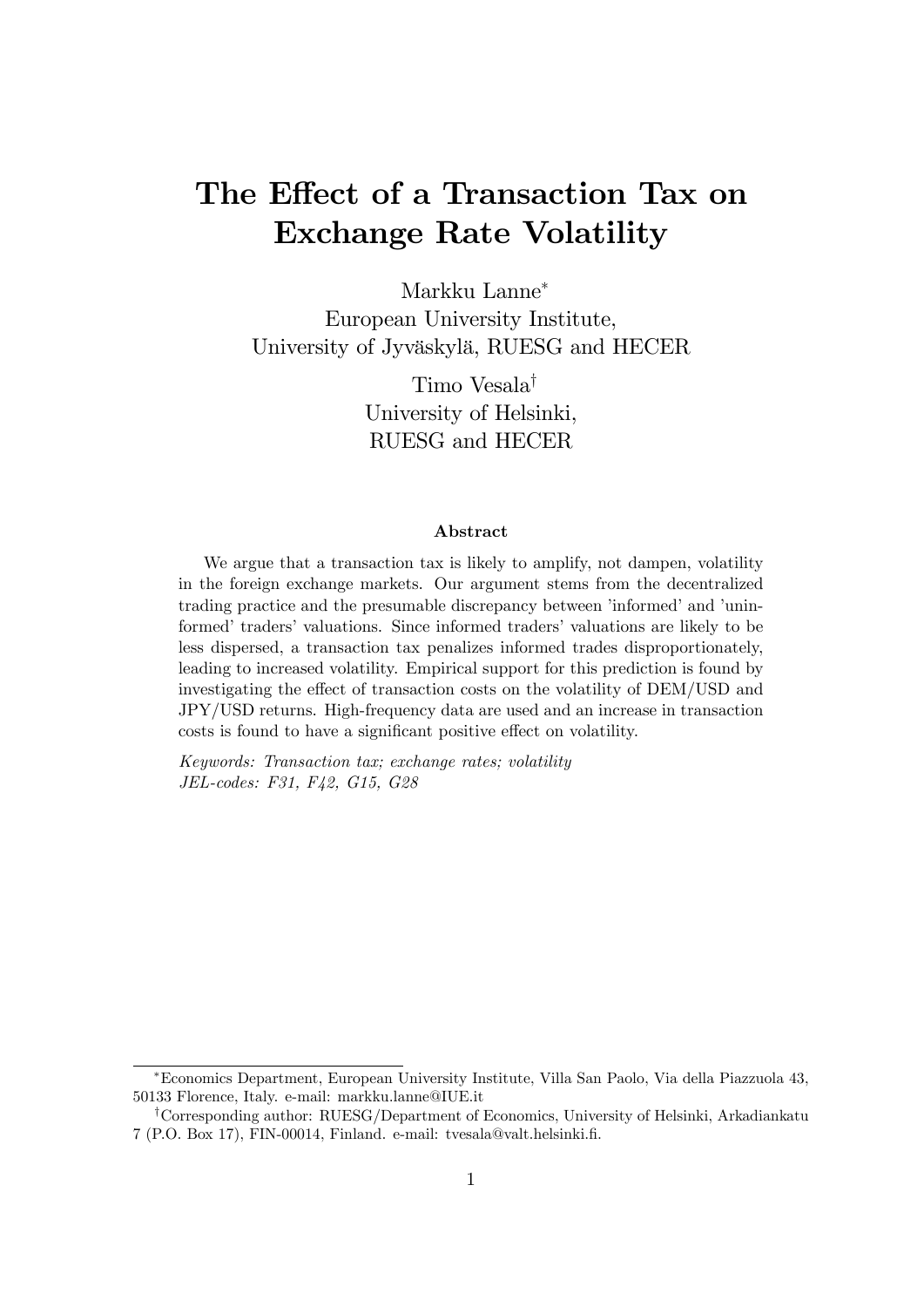### 1 Introduction

There is an ongoing debate about whether transaction costs would increase or decrease the volatility in financial markets. Especially since Tobin's (1978) suggestion of a tax on all foreign exchange transactions intended to dampen alleged excess volatility, a number of studies have been published on this issue. The intuitive argument in favor of a general transactions tax is based on the idea that there are 'noise' traders whose trading is not based on information about security values, and hence, their trades may move prices away from securities' intrinsic values, increasing price volatility. The problem with any indiscriminate transaction tax is, however, that it penalizes not only destabilizing speculative trades but also trades which help to anchor the market by providing liquidity and information. Therefore, as pointed out by several authors (e.g. Kupiec, 1996; Song and Zhang, 2005), the net effect of a transaction tax on price volatility will depend on the change of the trader composition arising from the implementation of the tax. In addition to that, a transaction tax may increase volatility by reducing market liquidity and increasing the price impact of individual trades (e.g. Heaton and Lo, 1995).

There seems to be surprisingly little rigorous theoretical and empirical research on the effects of a transaction tax on volatility, and the existing studies predominantly concentrate on the stock market. As such, all the results obtained in this setup do not necessarily carry over to the foreign exchange market, where trading is still distinctively decentralized. The most noteworthy theoretical studies, i.e. Kupiec (1996) and Song and Zhang (2005), provide mixed results that can be used to rationalize both the conventional 'Tobinian' wisdom as well as the contrarian view. In this article, we argue that, when implemented in the foreign exchange market, a transaction tax is likely to reduce 'informed' trades more than it discourages 'uninformed' agents from trading. As a result, volatility is likely to increase due to an adverse trader composition effect. The empirical evidence presented in the paper lends support to this unambiguous relationship.

Our theoretical argument stems from the decentralized trading practice and the presumable discrepancy between íinformedí and íuninformedí tradersí valuations of the asset. In the foreign exchange markets 'uninformed traders' or 'noise traders' can be viewed as agents who constitute the basic demand and supply in the market. A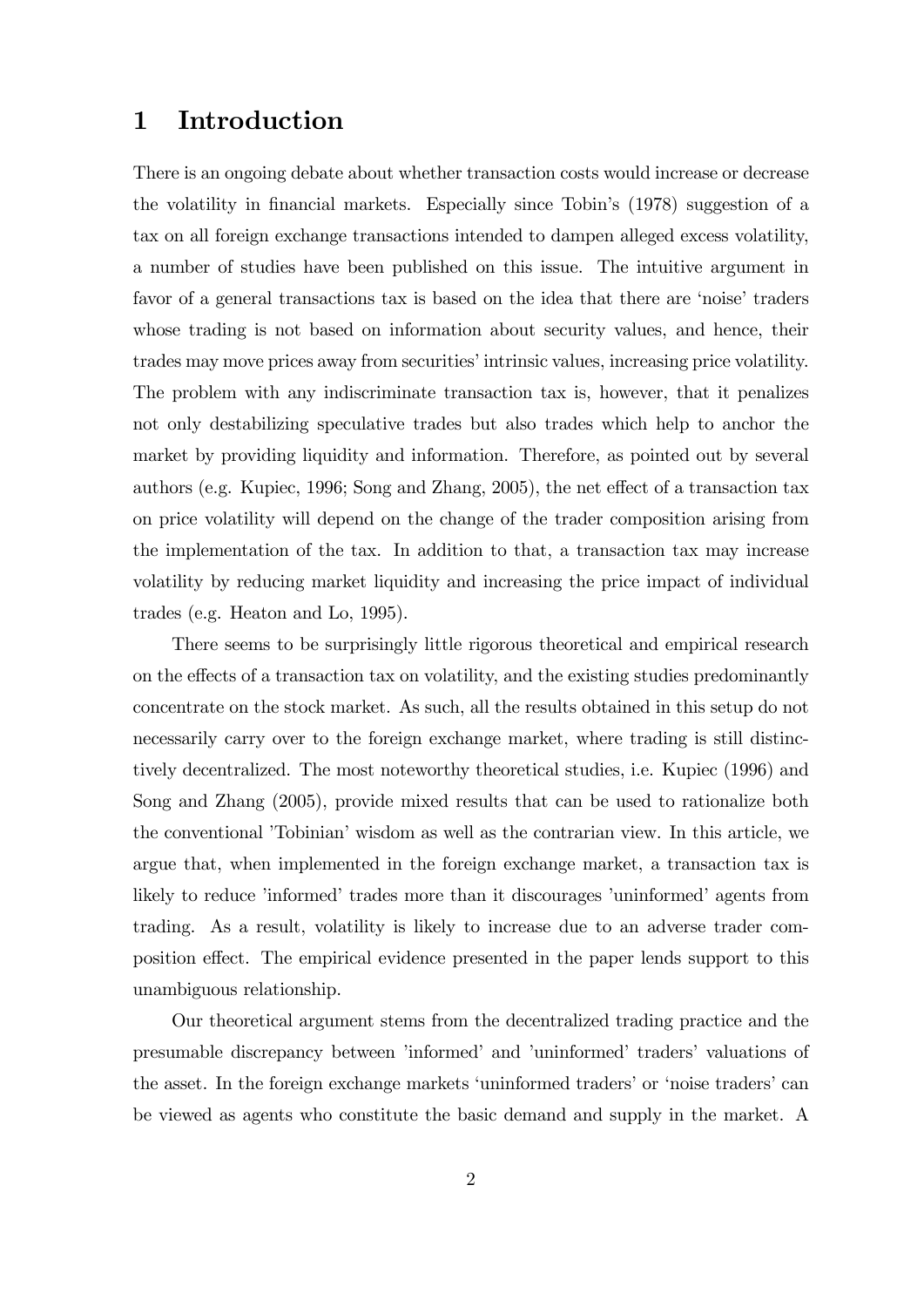noise trader prone to sell (buy) has some 'idiosyncratic' reasons to have low (high) valuation for the asset. Among the uninformed traders are importers and exporters in need of a specific currency for their goods transactions. They can, to some extent, be assumed to be unconcerned about whether the currency they demand is fundamentally undervalued or overvalued. On the other hand, 'informed traders' can act either as buyers or sellers, depending on their opinion about the intrinsic value of the security and-given the uncoordinated and decentralized trading pattern–whether they contact a trading partner who has lower or higher valuation for the asset. Effectively the introduction of a transaction tax means an equal increase in transaction costs, and any transaction cost will obviously preclude trade between agents whose valuations differ less than the magnitude of this cost. Since it seems justifiable to think that informed tradersí valuations are less dispersed than noise tradersí valuations, a transaction cost is likely to hinder trade most among informed agents. Such an adverse trader composition effect will then increase volatility, because traders with extreme valuations conclude transactions most frequently. Moreover, liquidity is reduced as potentially gainful trades remain unrealized and the price impact of successful trades is weighted.

In line with the existing theoretical literature, also most of the previous empirical work on the effect of transaction costs on financial market volatility concerns stock markets. The studies in this literature make use of time series data around one-time regulatory or institutional changes such as the introduction of or an increase in the transaction tax (Umlauf, 1993; Jones and Seguin, 1997), the introduction of decimal quotation (Bessembinder, 2002) or a tick size change (Hau, 2003). Unfortunately, the foreign exchange market has not experienced similar abrupt institutional changes that could be interpreted as natural experiments and that would allow for empirically testing the implications of our theoretical model. Moreover, a potential problem with the studies of this kind is the difficulty of controlling for other factors that may simultaneously affect fundamental volatility. Therefore, we follow Aliber, Chowdhry and Yan (2003) in examining the effects of transaction costs and interpreting the results in terms of a transaction tax.

Using futures data, Aliber et al. (2003) found a positive relationship between transaction costs and volatility in the markets for the British Pound, Japanese Yen and Swiss Franc (against the U.S. Dollar), in accordance with our theoretical model. However, for the German Mark such a result could not be established. Unfortunately,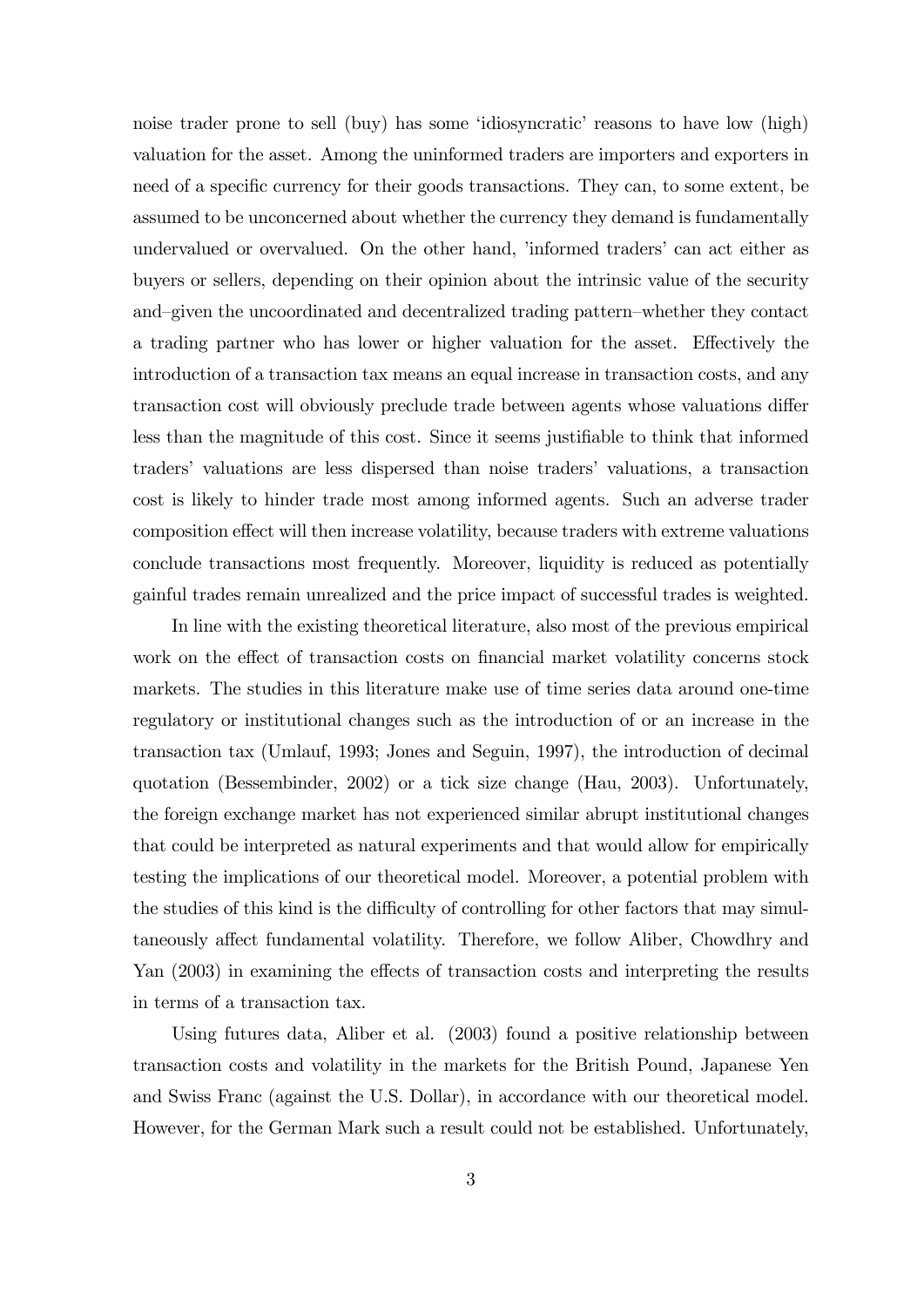their empirical analysis suffers from two potential shortcomings that may explain these somewhat contradictory findings. First their monthly data are highly aggregated: both the transaction costs and volatility can vary considerably within a month or even a day (see Figures 1 and 2) which can obscure the results. To this end, we use daily and five-minute data. Second, as pointed out by Werner (2003), it is possible that the positive relationship between the conditional volatility and transaction cost results from changes in fundamental volatility causing changes in transaction costs. To solve this endogeneity problem an independent measure of fundamental volatility is needed, and we argue that the news count variable included in our data set can better be seen as such a variable than the spot market volatility suggested by Aliber et al. (2003). The empirical results with data on the German Mark and Japanese Yen (against the U.S. Dollar) lend support to our theoretical model: following an increase in transaction costs, price dispersion increases, even controlling for fundamental volatility.

The plan of the paper is as follows. Section 2 formalizes our theoretical argument. The data to be used in the empirical analysis is described in Section 3. The empirical model and results are reported in Section 4. Section 5 concludes.

# 2 Transaction tax and volatility in the foreign exchange markets: a theoretical perspective

Unlike most other financial markets, the foreign exchange market is still dominated by direct trades between banks acting on behalf of their clients and themselves. According to the Bank for International Settlements (1999), only approximately  $25-36\%$ of the transactions (depending on the country) took place through electronic ordermatching systems (e.g. Electronic Broking Services (EBS) and Reuters Dealing 2000) in 1998, whereas most of the trade occurred over the telephone based on bid and ask offers conveyed to market participants on the screens of companies such as Reuters, Bloomberg and Bridge. While the share of electronic trading has increased over the recent years, the market is still highly decentralized and can be modeled as a random matching system. Moreover, the empirical evidence in the previous literature as well as in this paper almost solely concentrates on the direct market due to lack of available data on the electronic order-matching systems.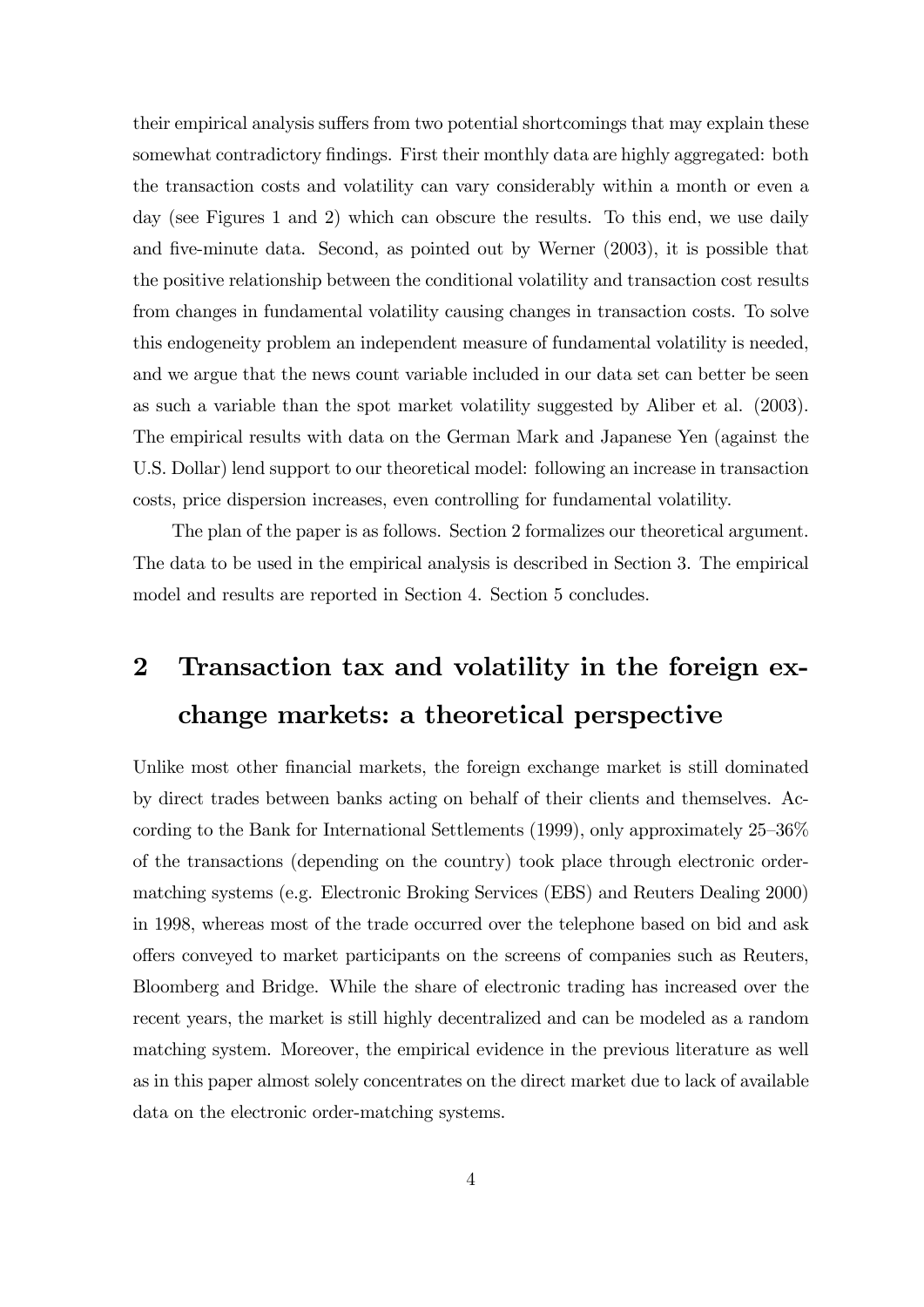To derive the consequences of transaction costs on price dispersion, we consider the following simple setup that captures the main features of the market. Assume a continuum of traders who differ in their 'idiosyncratic' valuation for the security. The 'type' (i.e. the valuation) of a trader is a realization from the set  $\Theta = \{i_1, i_2, n_1, n_2, \}$ . The types  $i_1$  and  $i_2$  are informed traders whose valuations are based on their estimate about the 'intrinsic value' of the security. The intrinsic value is normalized to unity. The informed trader  $i_1$   $(i_2)$  has a pessimist (an optimist) opinion about the intrinsic value and his valuation is  $1 - \varepsilon (1 + \varepsilon)$ . The parameter  $\varepsilon$  captures the difference of opinion between traders  $i_1$  and  $i_2$ . The symmetry of the opinions around the intrinsic value can be assumed without loss of generality because the correctness of the estimate does not play any role in the analysis.<sup>1</sup>. The types  $n_1$  and  $n_2$ , in turn, are noise traders with more extreme valuations  $1 - x$  and  $1 + x$  respectively. We assume  $\varepsilon < x/3$  which guarantees that the trader  $n_1$   $(n_2)$  always acts as a seller (buyer) in the market and the difference of valuations between traders is the lowest when the types  $i_1$  and  $i_2$  are matched to trade. For simplicity, we assume that traders are uniformly distributed over the set  $\Theta$  which means that each trader type is equally common in the market<sup>2</sup>. Moreover, since traders meet randomly, each feasible trading opportunity is equally probable in the market.

Assume first that there are no transaction costs. Upon a meeting, the transaction is concluded at a price that splits the rent (the difference of valuations) evenly among the traders. This practice corresponds to the symmetric Nash bargaining solution. If alike traders meet, there will be no rent to be shared and traders separate without completing the transaction. Table 1 summarizes the prices at which trade is conducted in each feasible trading opportunity.

The expected price is given by

$$
E[p] = \frac{1}{6}[1 - \frac{x + \varepsilon}{2} + 1 - \frac{x - \varepsilon}{2} + 2 \times 1 + 1 + \frac{x - \varepsilon}{2} + 1 + \frac{x + \varepsilon}{2}] = 1,
$$

which, due to the symmetry of valuations, equals with the intrinsic value of the asset.

<sup>&</sup>lt;sup>1</sup>The symmetry of the informed valuations also captures the plausible idea that the true intrinsic value can be computed as the weighted average of different opinions; i.e. the pieces of information dispersed in the market aggregates to perfect information.

<sup>2</sup>This assumption can be made without loss of generality because the ex ante composition of traders does not affect the qualitative results.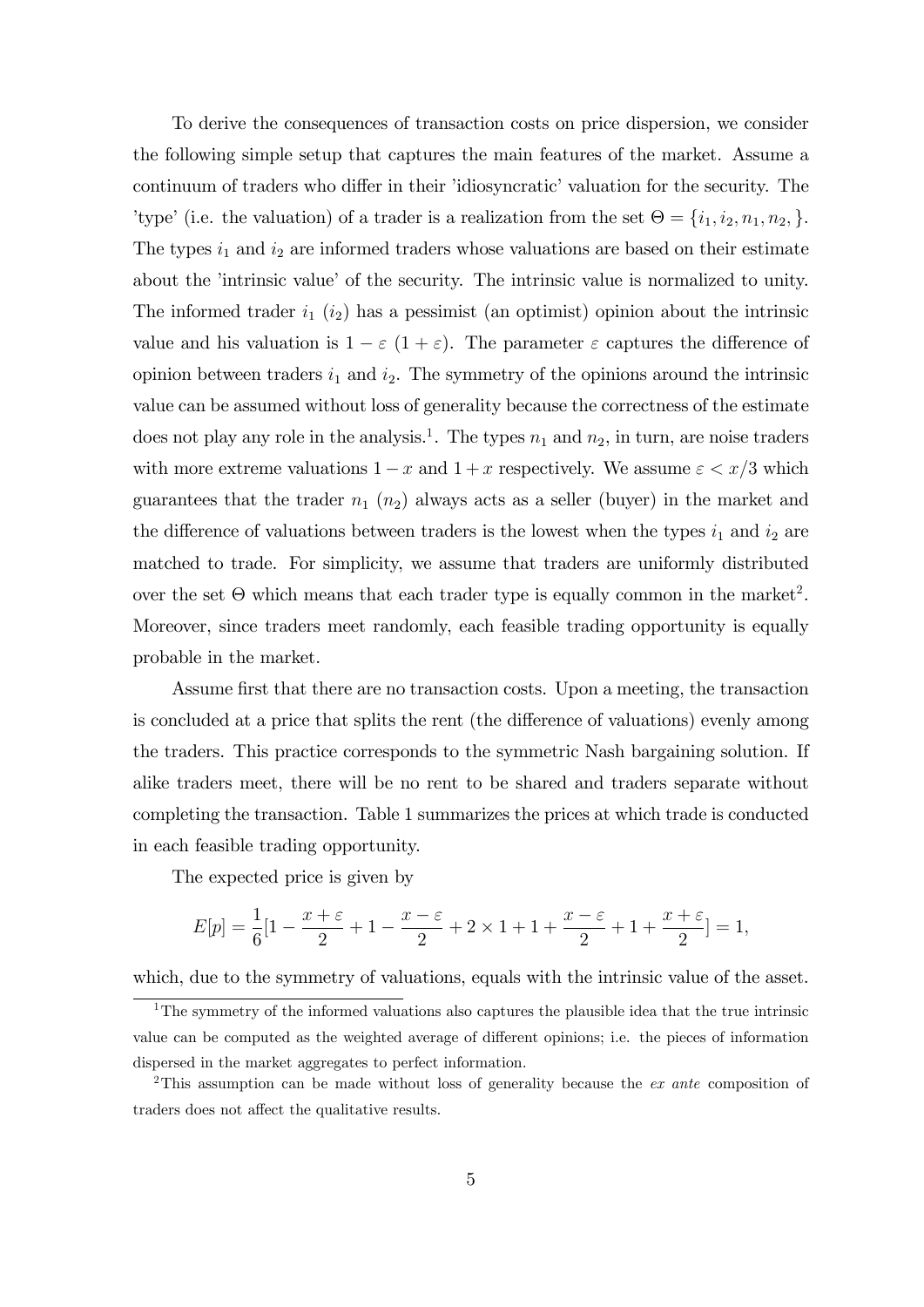|       | $n_1$ | $i_1$                   | $i_2$                     | $n_2$                       |
|-------|-------|-------------------------|---------------------------|-----------------------------|
| $n_1$ |       | $rac{x+\varepsilon}{2}$ | $\frac{x-\varepsilon}{2}$ | 1                           |
| $i_1$ |       |                         |                           | $+\frac{x-\varepsilon}{2}$  |
| $i_2$ |       |                         |                           | $1+\frac{x+\varepsilon}{2}$ |
| $n_2$ |       |                         |                           |                             |

Table 1: Prices at feasible trading opportunities.

The variance of the market price obtains

$$
Var[p] = \frac{x^2 + \varepsilon^2}{6}
$$

:

Assume now that there is a transaction cost C levied on each successful transaction and that this burden is evenly distributed between the traders. The cost C can be interpreted to represent the effects of a transaction tax. Moreover, assume  $2\varepsilon < C \leq x - \varepsilon$ , so that trade is no longer gainful between the informed agents  $i_1$  and  $i_2$  but is still feasible between the noise traders and between a noise trader and an informed trader. Hence, the trading opportunities between  $i_1$  and  $i_2$  at price  $p = 1$  are omitted and other realizations are weighted in the price distribution. The expected price is still  $E[p \mid C] = 1$  but the variance yields

$$
Var[p \mid C] = \frac{x^2 + \varepsilon^2}{5} > Var[p].
$$

Thus, as the transaction cost limits the trading opportunities between informed traders, the relative frequency of trades involving at least one noise trader is increased, which then leads to greater price dispersion, too.

In the above analysis we compared, for simplicity, the situations with and without a transaction cost. The fact that in practice there is virtually always a nonzero transaction cost does not change the qualitative conclusions. It is obvious that they generalize to the increase in the existing transaction costs.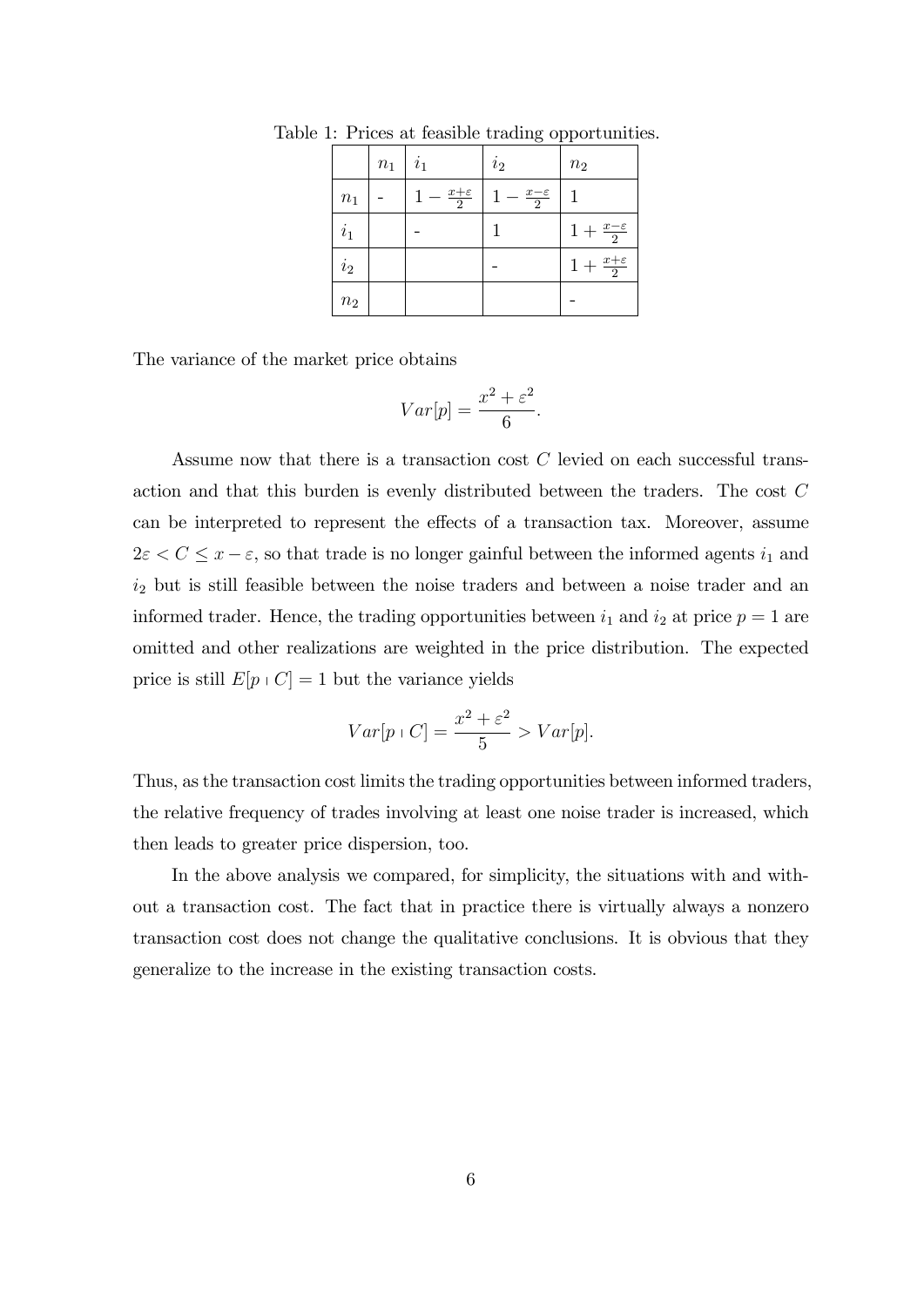### 3 Measuring Volatility and Transaction Costs in

#### the Foreign Exchange Market

In this section we describe the construction of the data to be used in the empirical analysis. As a starting point we have the high-frequency data set HFDF93 compiled by Olsen and Associates, consisting of the Deutsche Mark–Dollar ( $DM/\$$ ) and Yen– Dollar (Yen/\$) exchange rate quotations from October 1, 1992 until September 30, 1993. These data have been examined before by Andersen and Bollerslev (1998a, b), inter alia. Although the sample period is relatively short, its length is comparable to previous empirical studies employing high-frequency Önancial data. As the markets are highly liquid, the amount of high-quality data is still more than sufficient for serious statistical analysis. Furthermore, one advantage of this particular data set is that it includes the flow of money-market headline news on the Reuters AAMM screen that can be used to extract the fundamental market volatility to be used as a control variable as discussed below.

Following Andersen and Bollerslev (1998b), we compute a measure of the daily realized variance by summing squared Öve-minute returns over each trading day. The use of Öve-minute returns is a compromise between the theoretical considerations recommending sampling at very high frequencies and the desire to avoid contamination by microstructure effects (see e.g. Andersen et al.,  $2001$ ). The returns are computed as percentage differences of the averages of the logarithmic bid and ask prices closest to the end of each Öve-minute interval. Because of the very small trading activity over the weekends, returns from Friday 21:00 Greenwich Mean Time (GMT) through Sunday 21:00 GMT were excluded, yielding a total of 260 observations of daily realized variance for each exchange rate series. For details of the data set and construction of the series, see Andersen and Bollerslev (1998a).

The measure of the transaction cost is based on the same five-minute bid and ask quotes as the realized variance. Specifically, the daily averages of the following proportional cost measure, C, are used (Aliber et al., 2003),

$$
C = \frac{S_a - S_b}{S_a + S_b} \tag{1}
$$

where  $S_b$  and  $S_a$  denote the bid and ask prices, respectively. The rationale behind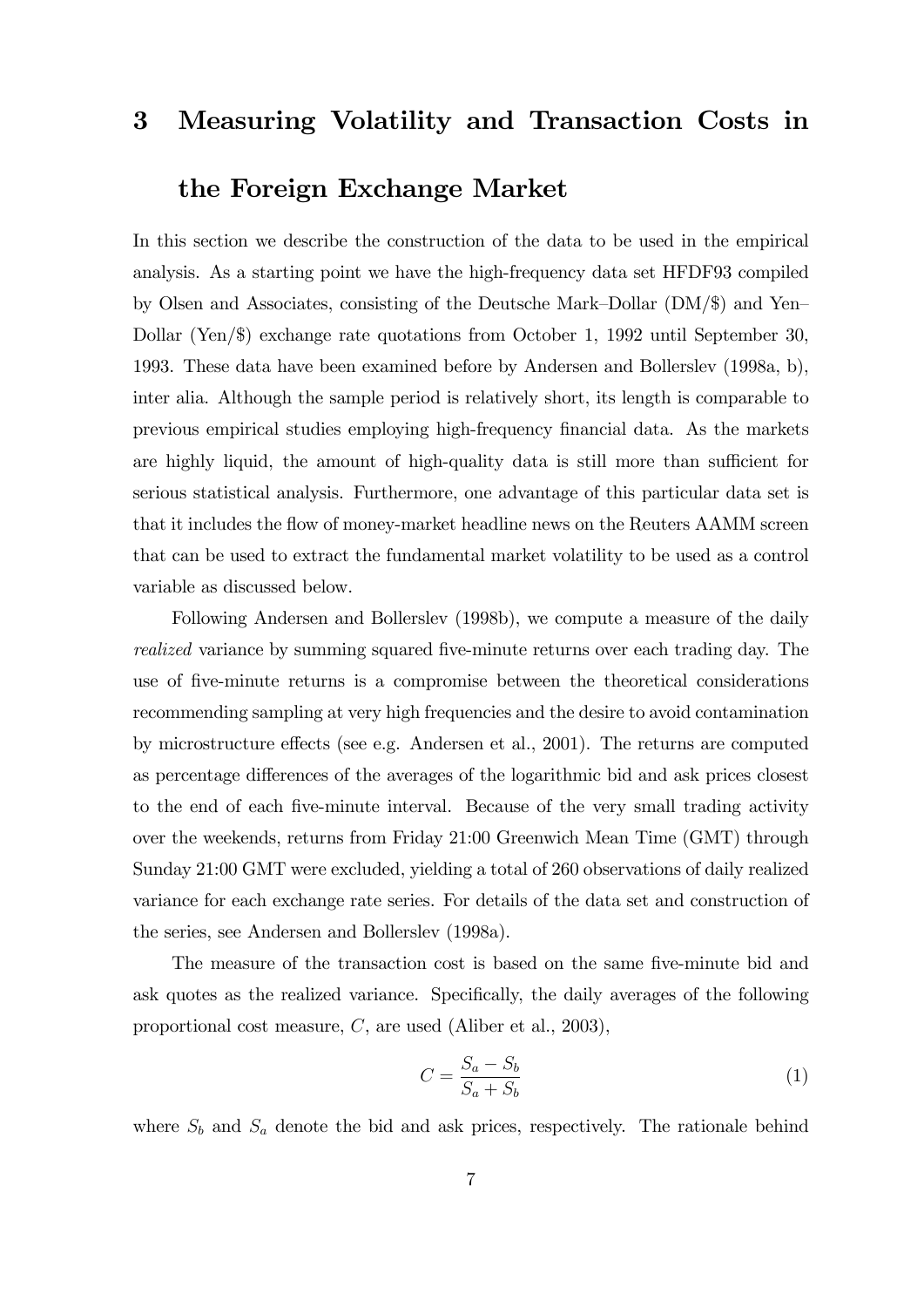this measure can be seen by letting  $S$  denote the price of one unit of currency if the customer faces no transaction costs and noticing that the following equalities must hold for the transaction costs to be equal for buying and selling,

$$
\frac{S - S_b}{S} = C
$$

and

$$
\frac{S_a - S}{S} = C.
$$

Solving for C now yields  $(1)$ . In what follows, the percentage measure  $100C$  will be used.

The daily transaction cost measures and the realized variance of DM/\$ and Yen/\$ rates are depicted in Figures 1 and 2, respectively. Visual inspection suggests positive correlation between variance and transaction costs. There are also some clearly exceptional periods. The DM/\$ returns were very volatile at the beginning of the sample period, presumably due to the heavy speculation in the market involving several European currencies in September 1992 (see e.g. Andersen and Bollerslev, 1998a). In the transaction cost series, two periods are conspicuous; the highest spike corresponds to Christmas and the second highest to Easter. The market was very thin around these days and the measure of transaction costs is bound to be inaccurate. In the empirical analysis, we use dummy variables to take these as well as some other holidays into account.

#### 4 Empirical Results

#### 4.1 Daily Regressions

To study the relationship between the volatility and transaction costs of exchange rate returns and to test the implication of a positive volatility effect of an increase in transaction costs, realized variance was regressed on transaction costs and some control variables<sup>3</sup>. Because the realized variance turned out to be autocorrelated in

 $3$ We also estimated specifications with the realized standard deviation as the regressand, but according to diagnostic tests these models were not satisfactory.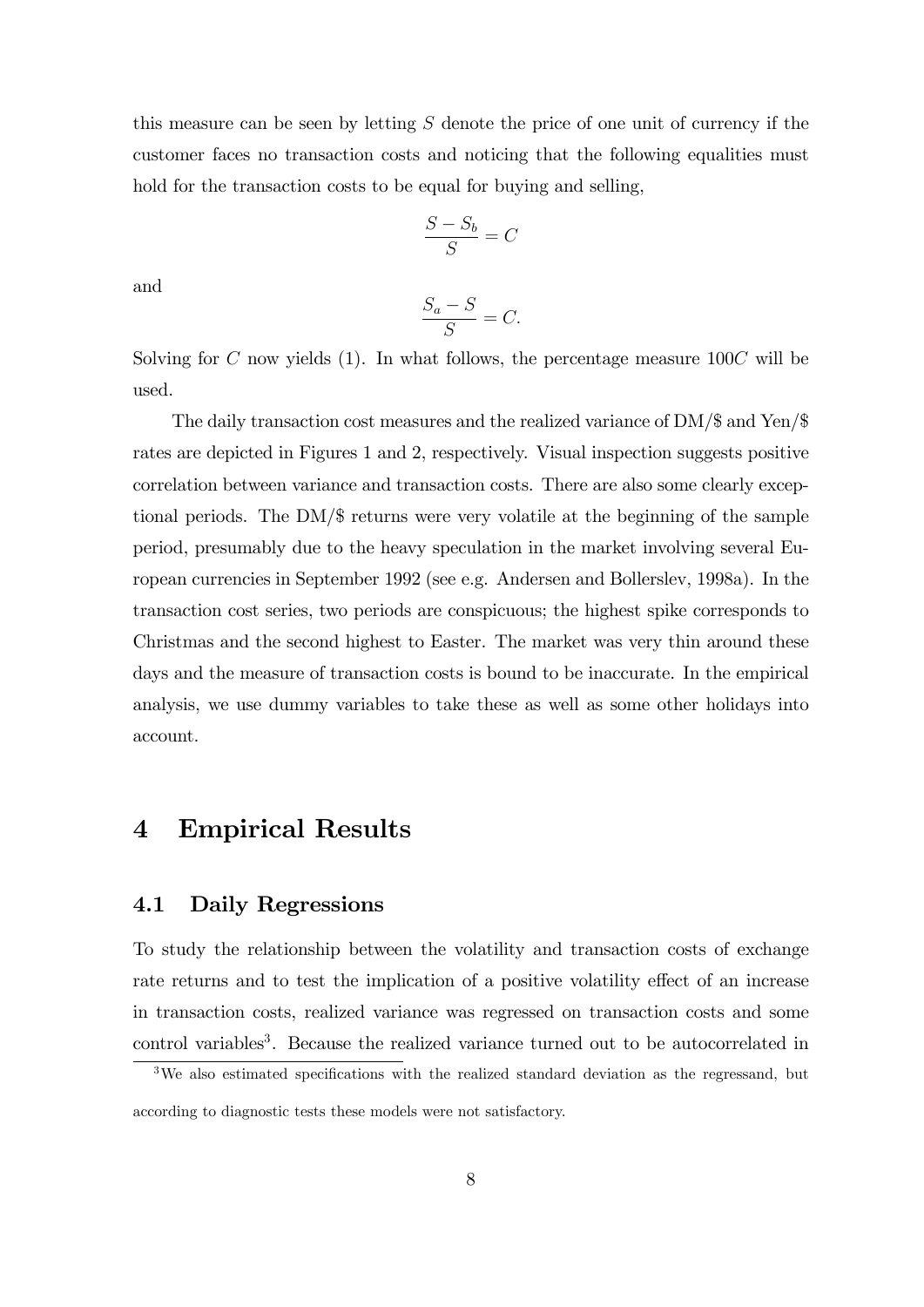both cases, its first lag was included in the models. In addition, dummy variables were introduced to take calendar effects into account. First, a Friday dummy was included in all model specifications because specific events in the sample period often happened to occur on Fridays, as pointed out by Andersen and Bollerslev (1998a). Second, there was very little trading around certain national and international holidays, and hence, a dummy variable for these holidays was constructed. This dummy equals unity on the days listed in the appendix to Andersen and Bollerslev (1998a) and zero otherwise. Finally, we also experimented with separate dummies for the most exceptional periods (Christmas and Easter), but they turned out to be insignificant at conventional levels, and despite their inclusion, the parameter estimates remained more or less intact. Thus, the results of these model specifications are not reported.

The results of the OLS regressions are presented in Table 2. For both the DM/\$ and Yen/ $\frac{1}{2}$  returns the results of two different specifications are presented to examine the robustness of the results with respect to the holiday dummy. The parameters are, in general, very accurately estimated. However, the holiday dummy is not significant even at the  $10\%$  level in the DM/\$ return model, and thus we prefer specification (2). For the Yen/ $\frac{1}{2}$  return equation, in contrast, the holiday dummy is highly significant and specification  $(1)$  is preferred. In both of these model specifications, the coefficients of the transaction cost variable are positive and significant at the  $5\%$  level. Also the lagged realized variance is significant in each case. According to the diagnostic tests, error autocorrelation or autoregressive conditional heteroskedasticity are not a problem and the RESET test does not provide strong evidence against any of the specifications. Errors seem to be heteroskedastic, and therefore, t-statistics based on Whiteís (1980) robust standard errors are reported.<sup>4</sup>

In view of the t-statistics in Table 2, there indeed seems to be a positive relationship between transaction costs and volatility for both currencies contrary to the findings of Aliber et al. (2003). Thus, the results lend support to our theoretical model in Section 2. In order to get an idea of the economic significance of this relationship

<sup>4</sup>Because it is likely that the error terms of the equations for the DM/\$ and Yen/\$ returns are correlated, efficiency gains could be obtained by estimating the model as a bivariate system. The differences between such GMM estimates and the OLS estimates presented in Table 2 turned out to be minor albeit with somewhat smaller standard errors. Therefore, these results are not reported.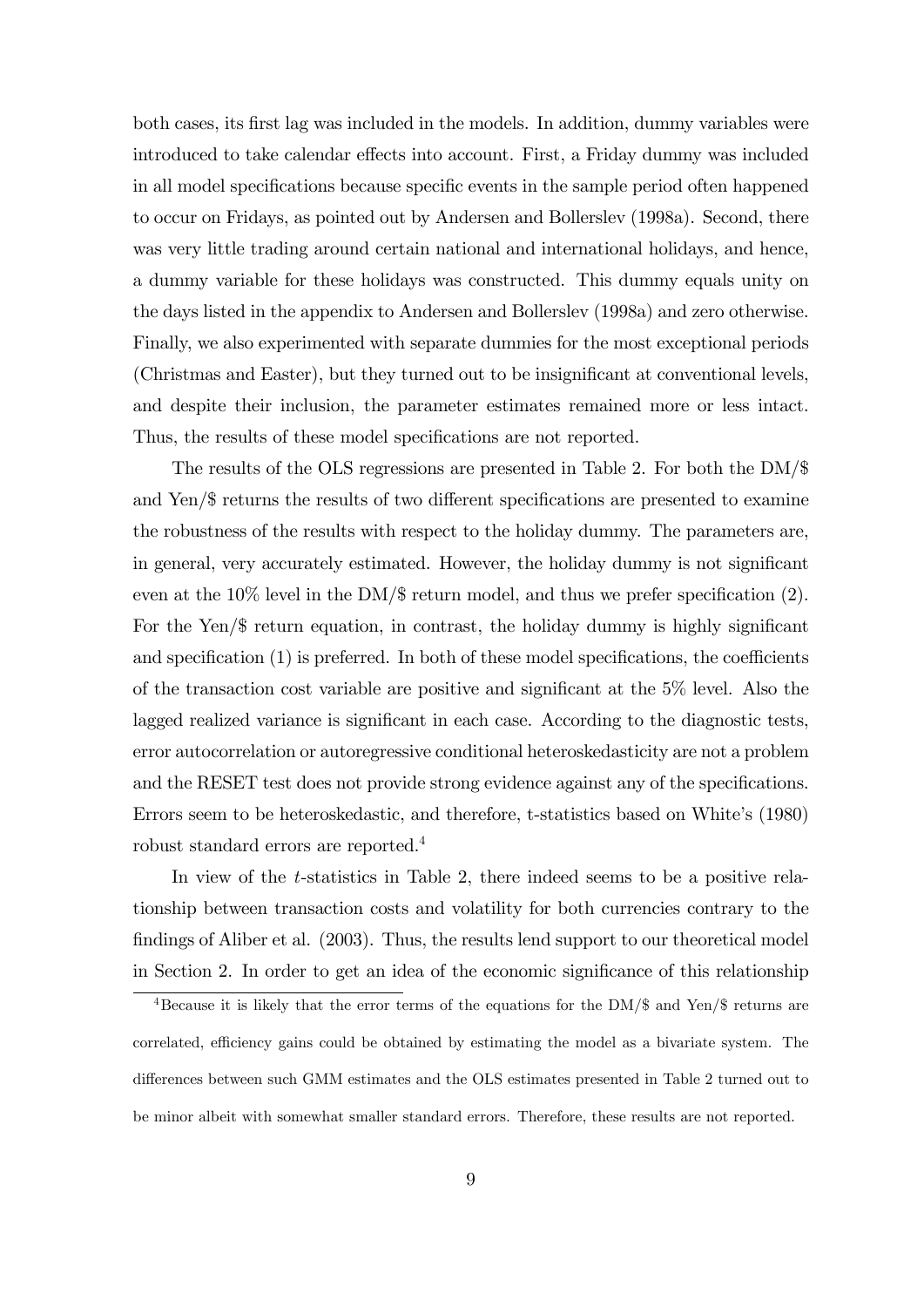it is interesting to compute the effect of, say, a  $0.01\%$  increase in the transaction costs on variance. To this end, we use the estimates of specification  $(2)$  for the DM/ $\$  returns and specification (1) for the Yen/ $\frac{1}{2}$  returns. In the former case, taking the effect of the lagged variance into account, the effect of a  $0.01\%$  change in the transaction cost equals  $0.01\% \cdot 24.197/(1 - 0.514) = 0.00498$ . This is about 1.16% of the average variance of the DM/\$ returns in the sample (0.427). For the Yen/\$ returns the corresponding figure is  $1.21\%$ . Both figures indicate that the effect of even a small increase in transaction costs, or equivalently the introduction of an equal tax, would, on average, increase the volatility of the exchange rate returns considerably. For the Yen/\$ returns this is considerably higher than the approximately 0.25% that Aliber et al. (2003) obtained. Furthermore, our estimates for the Yen/\$ and DM/\$ returns are very close to each other, whereas their estimate for the DM/\$ return is clearly smaller and not even statistically significant at conventional significance levels.

It is, of course, possible that the positive relationship between the conditional volatility and transaction cost results from changes in fundamental volatility causing changes in transaction costs. One way to control this effect is to include an independent measure of fundamental volatility as an explanatory variable in the regression model. Recently, Eddelbüttel and McCurdy (1998) have demonstrated, using this same data set, that the frequency of news is strongly associated with volatility, i.e., exchange rates are more volatile during periods with a lot of economic news. Following Eddelbüttel and McCurdy (1998), we thus use the total number of money-market headlines on the Reuters AAMM screen each day. According to the results (not shown), the news count variable is positive and clearly significant (p-values less than 0.0001) for both exchange rates. The other coefficients and their t-statistics are not much affected; the estimated coefficients of the transaction cost variable increase somewhat. Hence, the conclusions drawn above are supported and the causality indeed seems to run from the transaction costs to conditional volatility.

#### 4.2 Intradaily Regressions

Above we have evidence that increases in transaction costs tend to increase daily conditional volatility. The daily data are, however, still quite aggregated in that transaction costs can vary over each day, and, therefore, it might be interesting to check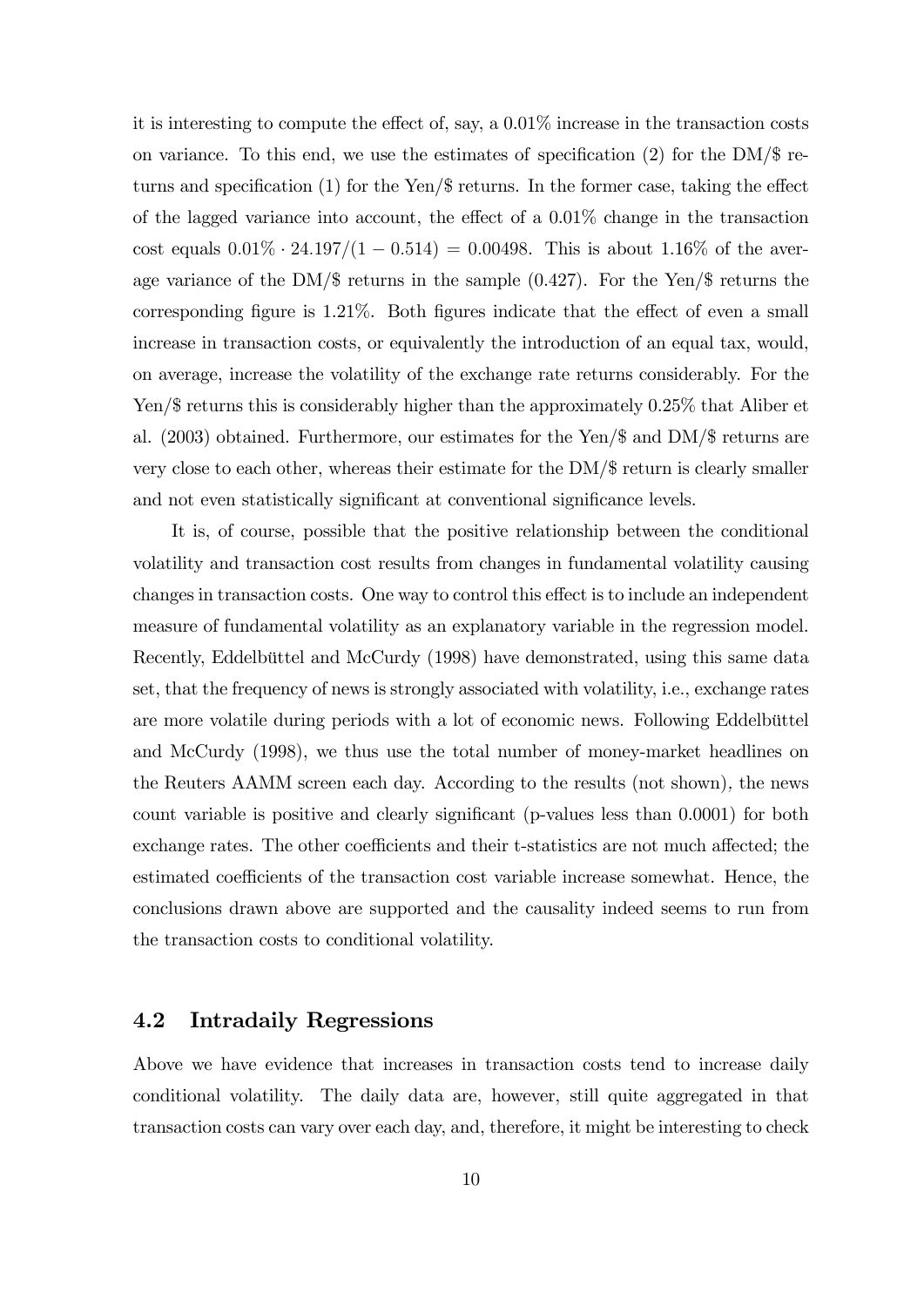whether this relationship also holds at the intradaily level. Even though the dataset contains all the quotes, building an operational model beyond the daily frequency is in practice complicated. As discussed by Andersen and Bollerslev (1998a), inter alia, especially intradaily seasonalities and market microstructure effects have to be taken into account. To this end, we employ the Flexible Fourier form (FFF) regression originally introduced by Gallant (1981, 1982) and applied to exchange rate returns by Andersen and Bollerslev (1997). The model is estimated using five-minute returns to mitigate microstructure effects.<sup>5</sup>

The FFF regression equation takes the form<sup>6</sup>

$$
2 \log \frac{|R_{t,n} - \overline{R}|}{\hat{\sigma}_t / \sqrt{N}} = \mu + \delta_{0,1} \frac{n}{N_1} + \delta_{0,2} \frac{n^2}{N_2} + \sum_{p=1}^P \left( \delta_{c,p} \cos \frac{2\pi p}{N} n + \delta_{s,p} \sin \frac{2\pi p}{N} n \right) + \beta_1 \text{Cost}_{t,n} + \beta_2 \text{Friday}_t + \beta_3 \text{Holiday}_t + \varepsilon_{t,n}
$$
(2)

where  $R_{t,n}$  denotes the return in interval n on day t,  $\overline{R}$  the sample mean of the fiveminute returns and  $\hat{\sigma}_t$  an estimate of the daily volatility factor. N is the number of return intervals in a day (N = 288) and  $N_1 = (N + 1)/2$  and  $N_2 = (N + 1)(N + 2)/6$ . The trigonometric functions are supposed to capture the smooth intradaily seasonal patterns in volatility. The dummies Friday and Holiday are defined as in the daily

 ${}^{5}$ In particular, as Danielsson and Payne (2002) have recently pointed out, the bid and ask quotes such as ours, obtained from the interbank Reuters network are *indicative* rather than firm in that they are not binding commitments to trade. Hence, at very high frequencies they may not accurately measure tradeable exchange rates. Daníelsson and Payne (2002), however, show that at levels of aggregation of five minutes and above, returns computed from these data are a fairly good proxy for Örm returns.

<sup>6</sup>This is based on the following decomposition for the intraday returns:

$$
R_{t,n} = E(R_{t,n}) + \frac{\sigma_{t,n} s_{t,n} z_{t,n}}{\sqrt{N}}
$$

where  $\sigma_{t,n}$  is the daily volatility factor,  $s_{t,n}$  the periodic volatility component for the nth intraday interval,  $z_{t,n}$  an iid(0,1) innovation and N the number of return intervals in a day. For details, see Andersen and Bollerslev (1997).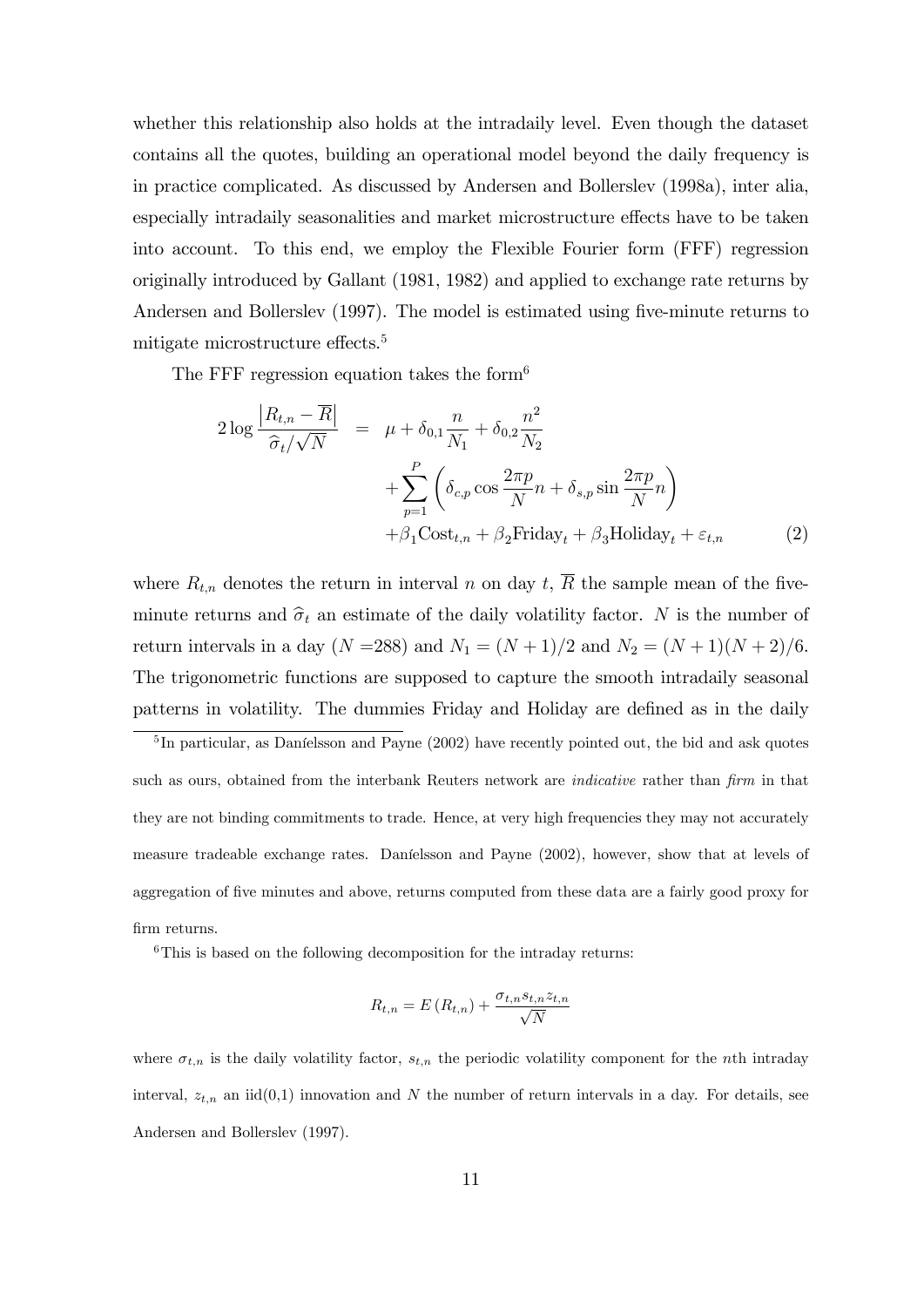regressions above, and Cost is computed using formula (1) with the bid and ask prices closest to the beginning of each Öve-minute interval. Here we are mostly interested in the effect of the transaction costs on volatility (i.e. the coefficient  $\beta_1$ ), while the periodic variation in volatility is considered as a nuisance. However, as the results in Andersen and Bollerslev (1997) suggest, ignoring these periodicities could yield misleading conclusions. In practice equation (2) is estimated in two steps. First, a  $GARCH(1,1)$  model is estimated for daily exchange rate returns to obtain the daily volatility factor  $\hat{\sigma}_t$ . Then this  $\hat{\sigma}_t$  is plugged into equation (2) which is estimated by ordinary least squares. Note that here we are only modeling the periodic component of volatility, so the magnitude of the estimated coefficients cannot be directly used to compute the effect of the transaction cost on volatility. However, if  $\beta_1$  turns out to be signiÖcantly positive, it indicates that an increase in transaction costs gives rise to increased volatility.

We estimated model (2) using the 74880 five-minute returns of both exchange rates. As expected, the first-step  $GARCH(1,1)$  models estimated using daily data from the beginning of October 1987 through September 29, 1993 (not reported) indicated high persistence in conditional variance. The results for the Fourier Flexible form regressions are presented in Table 3. The error term is highly autocorrelated, and following Andersen and Bollerslev (1998a), Newey–West (1987) standard errors with 289 lags are used to compute the *t*-statistics. The choice of  $P = 4$  turned out to be sufficient, and all the coefficients are very accurately estimated. In particular, the estimate of  $\beta_1$ , the coefficient of the transaction cost variable, is positive and significant at any reasonable significance level for both currencies. Thus these results lend support to the conclusion drawn from daily regressions that an increase in transaction costs indeed seems to lead to higher volatility in accordance with our theoretical model.

### 5 Conclusion

In this paper, we propose a theoretical model explaining the effect of an increase in transaction costs on price volatility in the foreign exchange market. As a starting point we have the decentralized structure of this market. In the model the market consists of uninformed and informed traders with the former group including importers and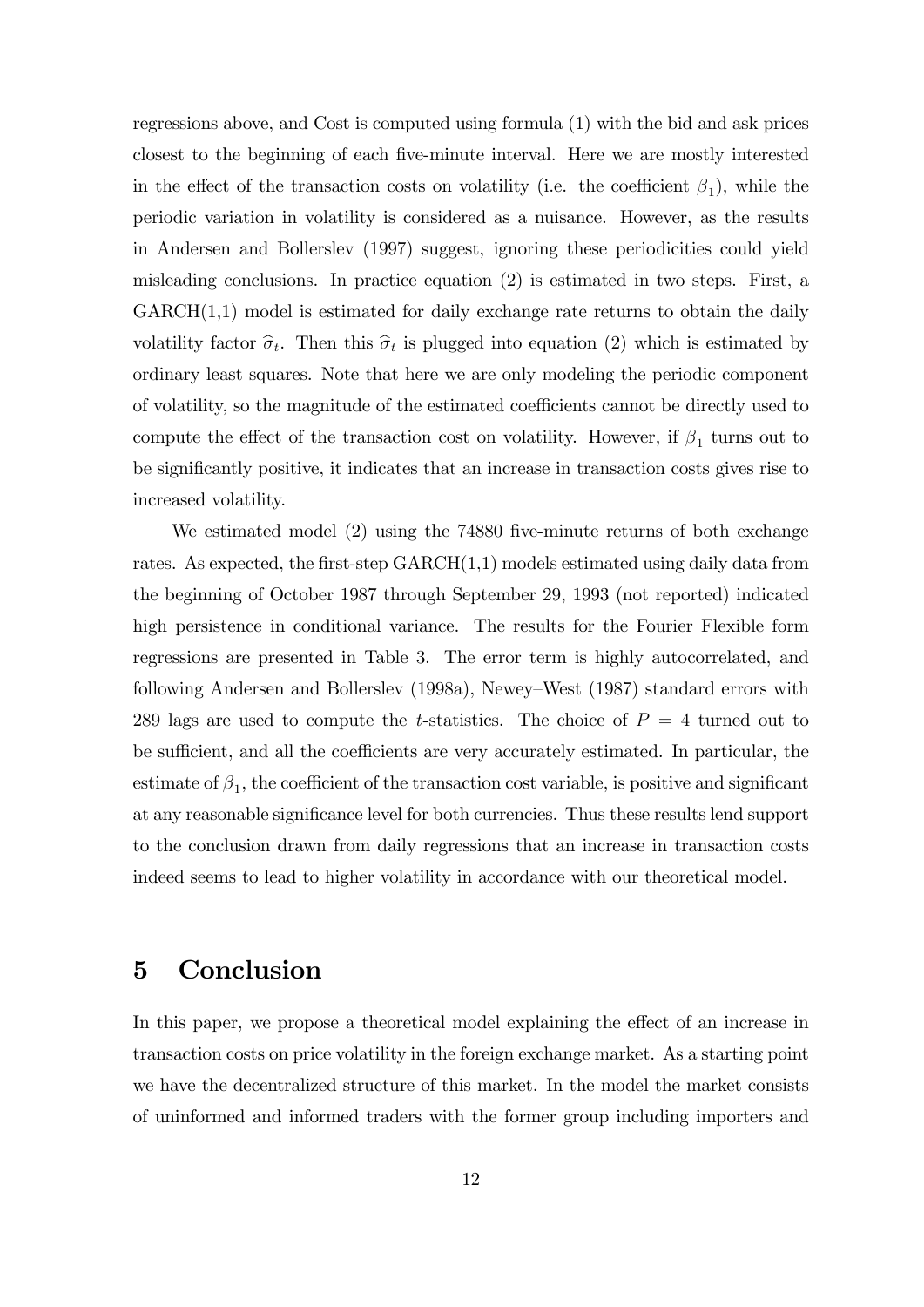exporters in need of a specific currency. Many of the uninformed traders can thus be assumed to be relatively unconcerned about the 'intrinsic value' of the currency they demand. The 'informed' traders' participation, in turn, is motivated by their opinion about whether the currency is fundamentally undervalued or overvalued. We show in a simple decentralized trading model that a transaction tax will have a positive effect on volatility if the informed traders' opinions are less dispersed than the noise traders' valuation. This is because the tax (effectively meaning higher transaction costs) hinders 'informed' trades disproportionately, giving rise to an adverse trader composition effect.

In support of the theoretical model, we also provide empirical evidence that increases in transaction costs (which proxy the presumable effect of a transaction tax) lead to increased volatility in the foreign exchange market. This relationship seems to be both statistically and economically significant at the daily level, and intradaily regressions reinforce this conclusion, suggesting that it does not result from aggregation effects. The results are in line with the implications our theoretical model but go somewhat contrary to the recent results of Aliber et al. (2003) who, using highly aggregated monthly data, did not uncover a positive relationship between transaction costs and volatility in DM/Dollar market. For the Yen/Dollar market they did find such a relationship although our calculations seem to indicate a somewhat stronger effect. In addition to the level of aggregation, another difference between their study and ours is that we explicitly take into account the effect of changes in the fundamental volatility, thus controlling for the potential endogeneity problem. These findings are bad news to proponents of the Tobin tax whose main argument has been that a transaction tax on foreign exchange would decrease volatility.

#### References

- [1] Aliber, R.Z., B. Chowdhry, and S. Yan, 2003, Some evidence that a Tobin tax on foreign exchange transactions may increase volatility, European Finance Review 7, 481-510.
- [2] Andersen, T.G., and T. Bollerslev, 1997, Intraday periodicity and volatility persistence in financial markets, Journal of Empirical Finance 4, 115–158.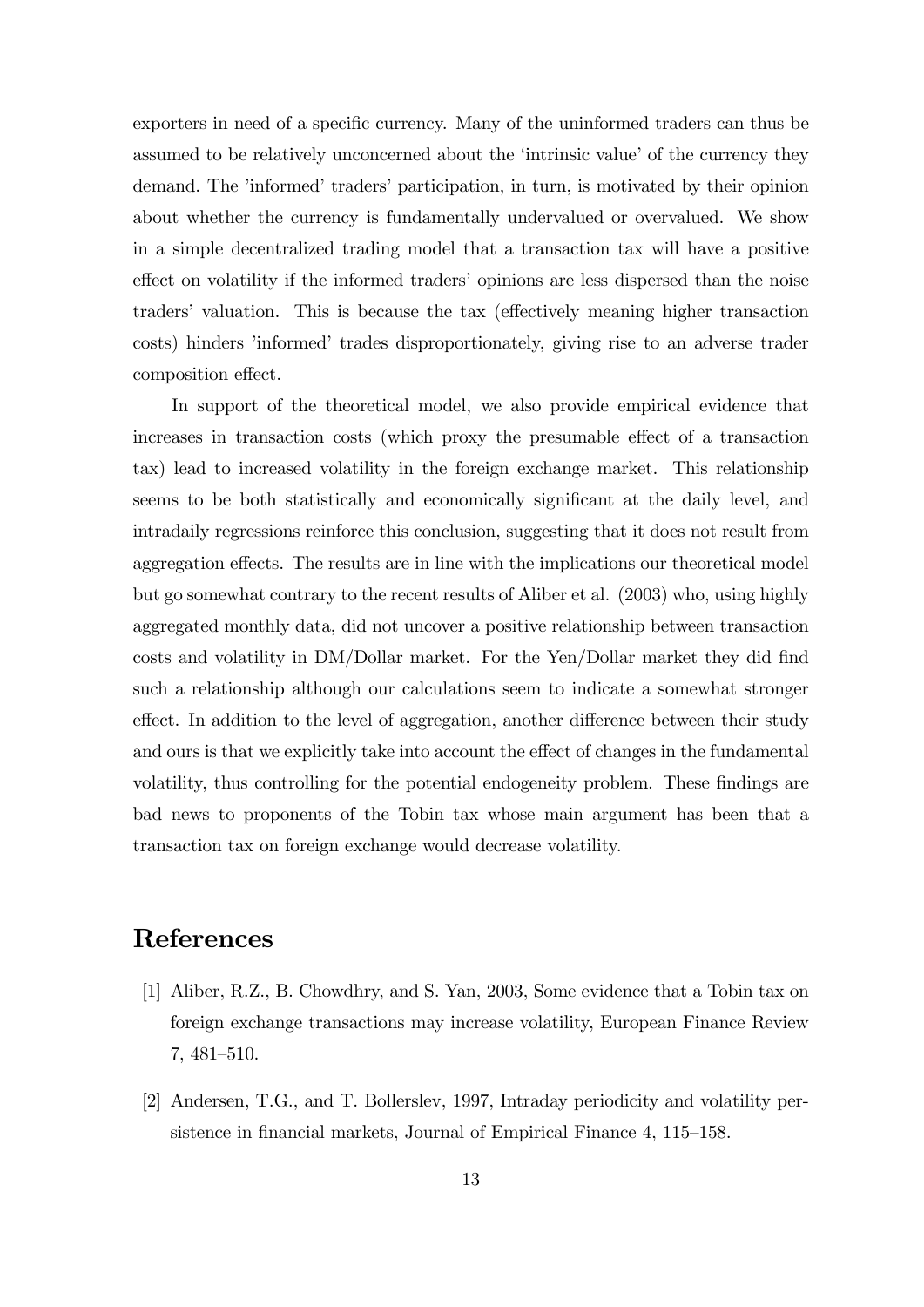- [3] Andersen, T. G., and T. Bollerslev, 1998a, Deutsche Mark–Dollar volatility: Intraday activity patterns, macroeconomic announcements, and longer run dependencies, Journal of Finance  $53$ ,  $219-265$ .
- [4] Andersen, T. G., and T. Bollerslev, 1998b, Answering the skeptics: Yes, standard volatility models do provide accurate forecasts, International Economic Review 39, 885-905.
- [5] Andersen, T.G., T. Bollerslev, F. X. Diebold, and P. Labys, 2001, The distribution of realized exchange rate volatility, Journal of the American Statistical Association 98,  $42-55$ .
- [6] Bank for International Settlements (1999), Central bank survey of foreign exchange and derivatives market activity. Basle.
- [7] Bessembinder, H., 2002, Trade execution costs and market quality after decimalization, Journal of Financial and Quantitative Analysis 38, 747–777.
- [8] Danielsson, J., and R. Payne, 2002, Real trading patterns and prices in spot foreign exchange markets, Journal of International Money and Finance 21, 203 222.
- [9] Eddelbüttel, D., and T.H. McCurdy, 1998, The impact of news on foreign exchange rates: Evidence form high frequency data, manuscript, University of Toronto.
- [10] Gallant, A.R., 1981, On the bias in flexible functional forms and an essentially unbiased form: the Fourier flexible form, Journal of Econometrics  $15$ ,  $211-245$ .
- [11] Gallant, A.R., 1982, Unbiased determination of production technologies, Journal of Econometrics 20,  $285-323$ .
- [12] Hau, H., 2003, The role of transaction costs for Önancial volatility: Evidence from the Paris Bourse, working paper, INSEAD.
- [13] Heaton, J. and A. Lo (1995): "Securities transaction taxes: what would be their effects on financial markets and institutions?," in (S. Hammond, ed.) Securities Transactions Taxes: False Hopes and Unintended Consequences; Chicago IL, Catalyst Institute.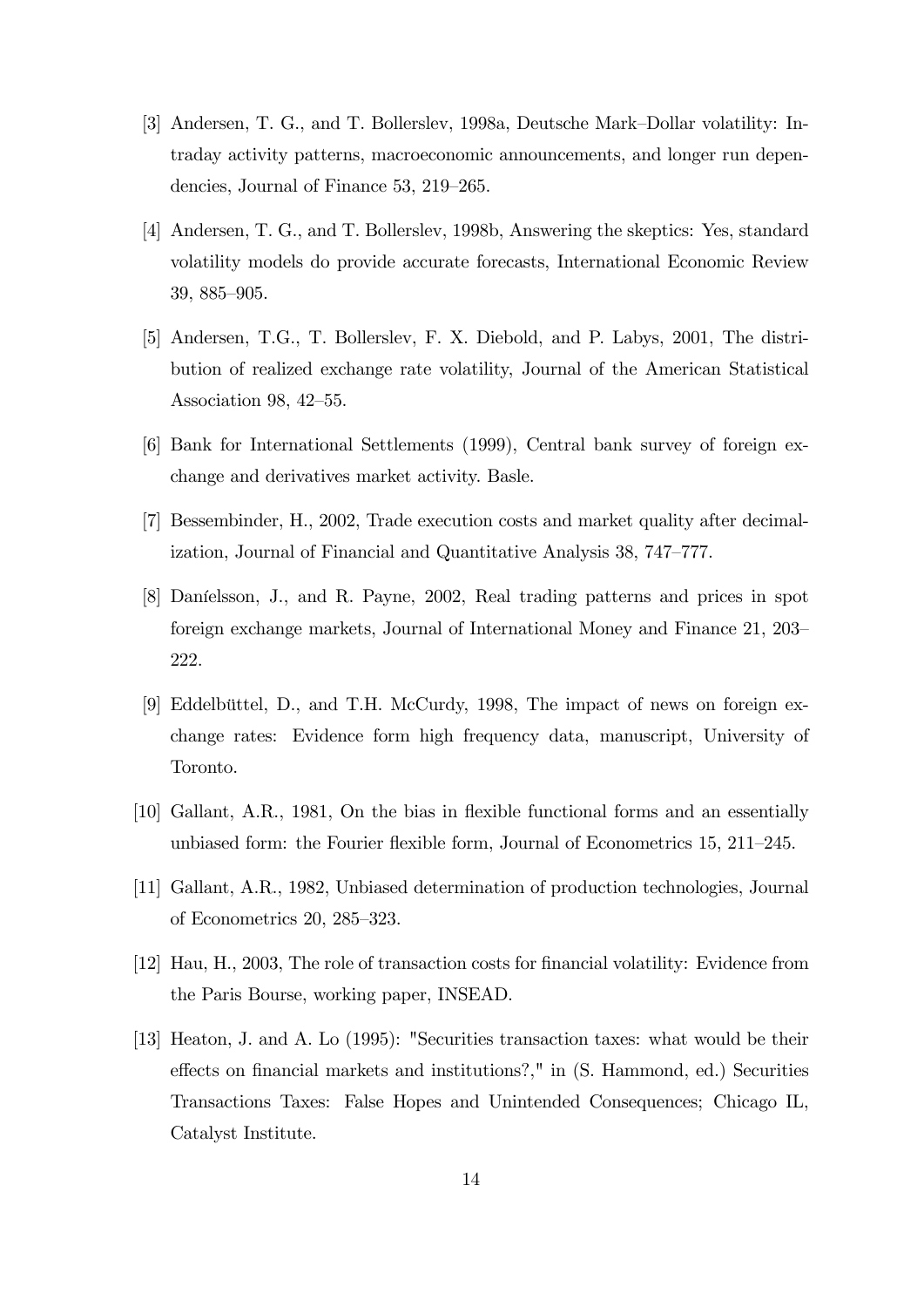- [14] Jones, C.M., and P.J. Seguin, 1997, Transaction costs and price volatility: Evidence from commission deregulation, American Economic Review 87, 728–737.
- [15] Kupiec, P. H. (1996): "Noise Traders, Excess Volatility, and a Securities Transactions Tax," Journal of Financial Services Research, 10, 115-129.
- [16] Newey, W.K., and K.D. West, 1987, A simple, positive semi-definite, heteroskedasticity and autocorrelation consistent covariance matrix, Econometrica  $55, 703 - 708.$
- [17] Schwert, G.W., and P.J. Seguin, 1993, Securities transaction taxes: An overview of costs, benefits and unresolved questions, Financial Analysts Journal 49, 27–35.
- [18] Song, F.M., and J. Zhang (2005), Securities transaction tax and market volatility. Economic Journal  $115$ ,  $1103-1120$ .
- [19] Tobin, J., 1978, A proposal for international monetary reform, Eastern Economic Journal 4, 153-159.
- [20] Werner, I.M. (2003), Comment on 'Some evidence that a Tobin tax on foreign exchange transactions may increase volatility'. European Finance Review  $7, 51$ 514.
- [21] White, H., 1980, A heteroskedasticity-consistent covariance matrix estimator and a direct test for heteroskedasticity, Econometrica 48, 817–838.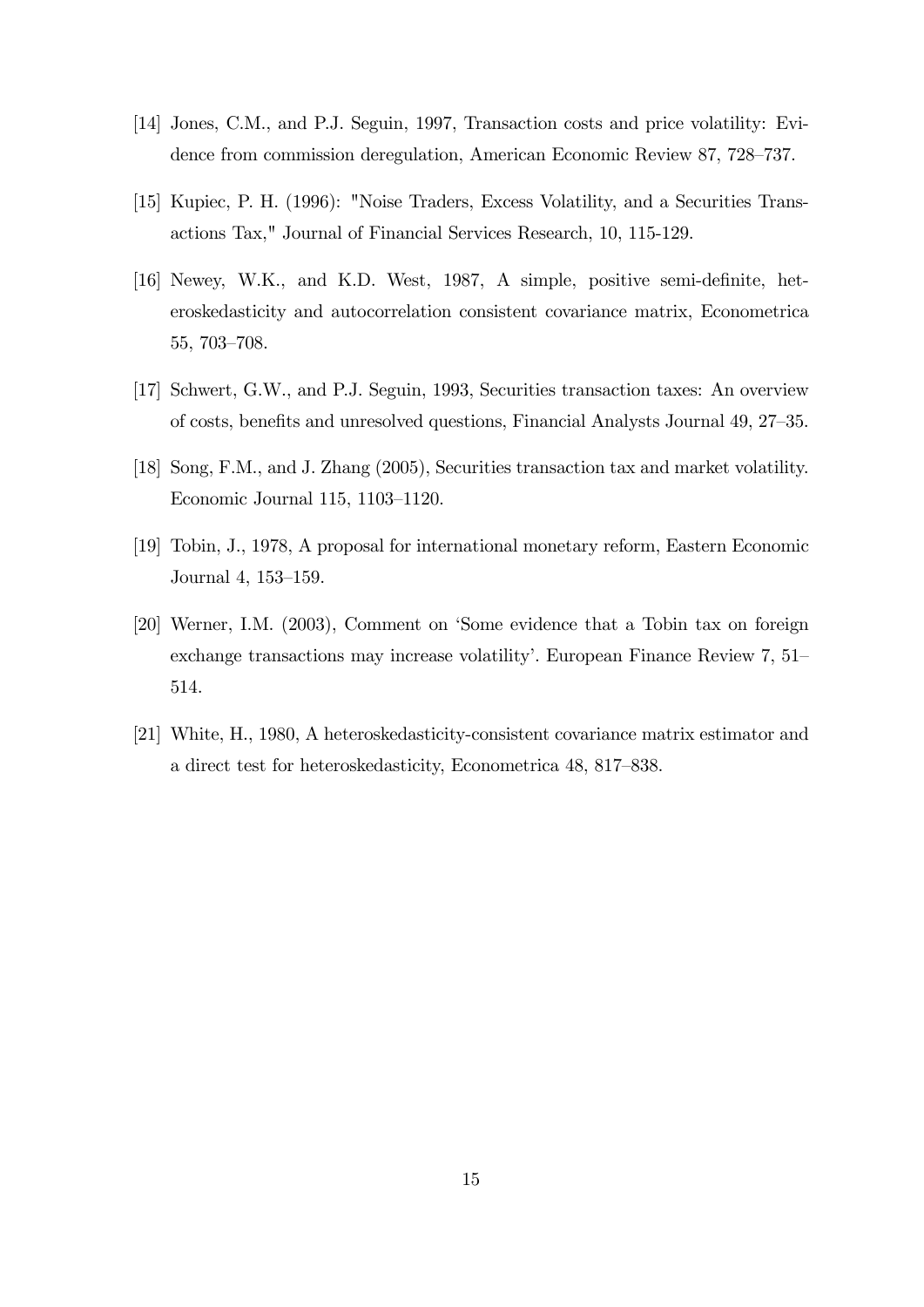

Figure 1: Daily transaction cost (left scale) and realized variance (right scale) for the DM/\$ exchange rate.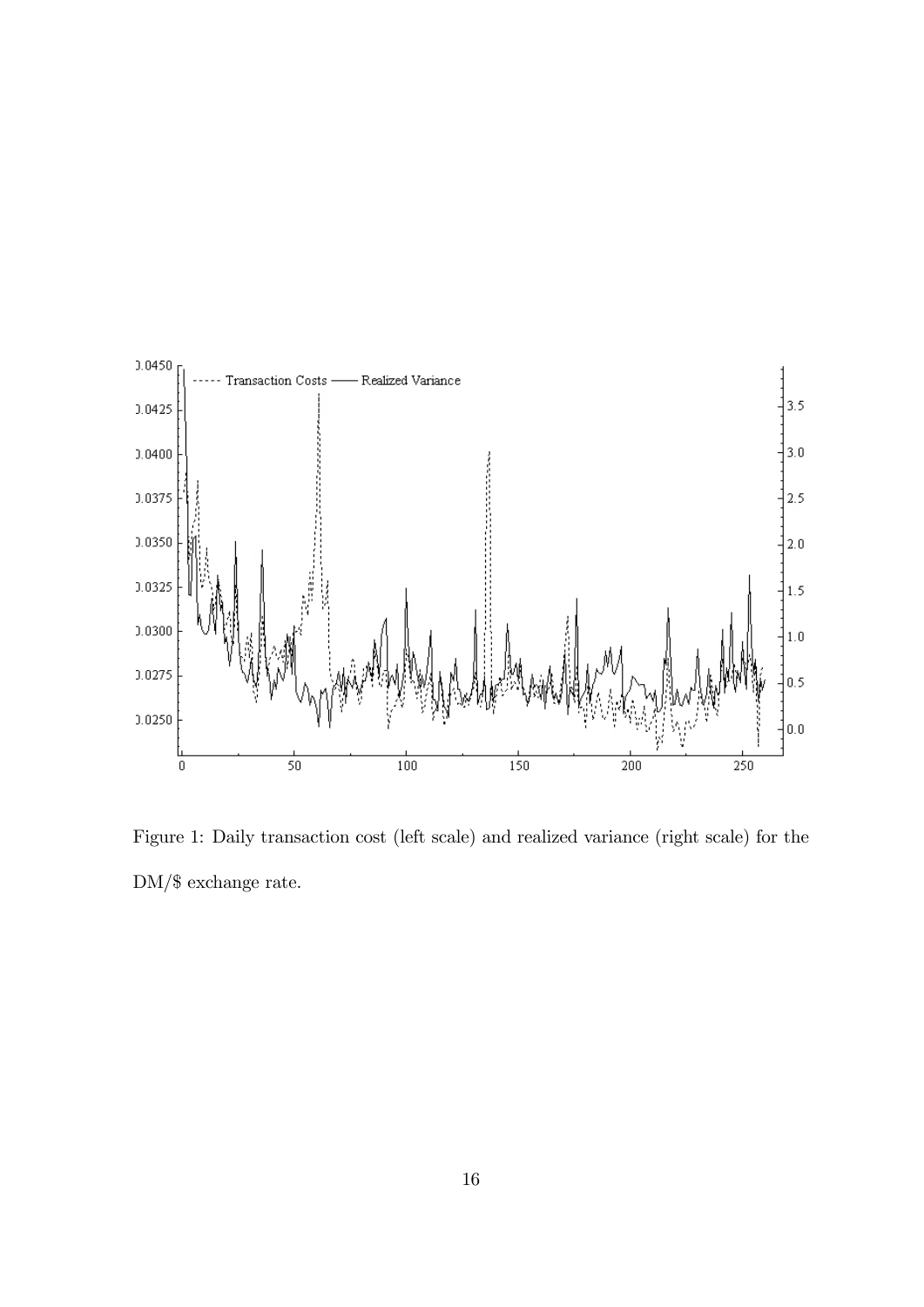

Figure 2: Daily transaction cost (left scale) and realized variance (right scale) for the Yen/\$ exchange rate.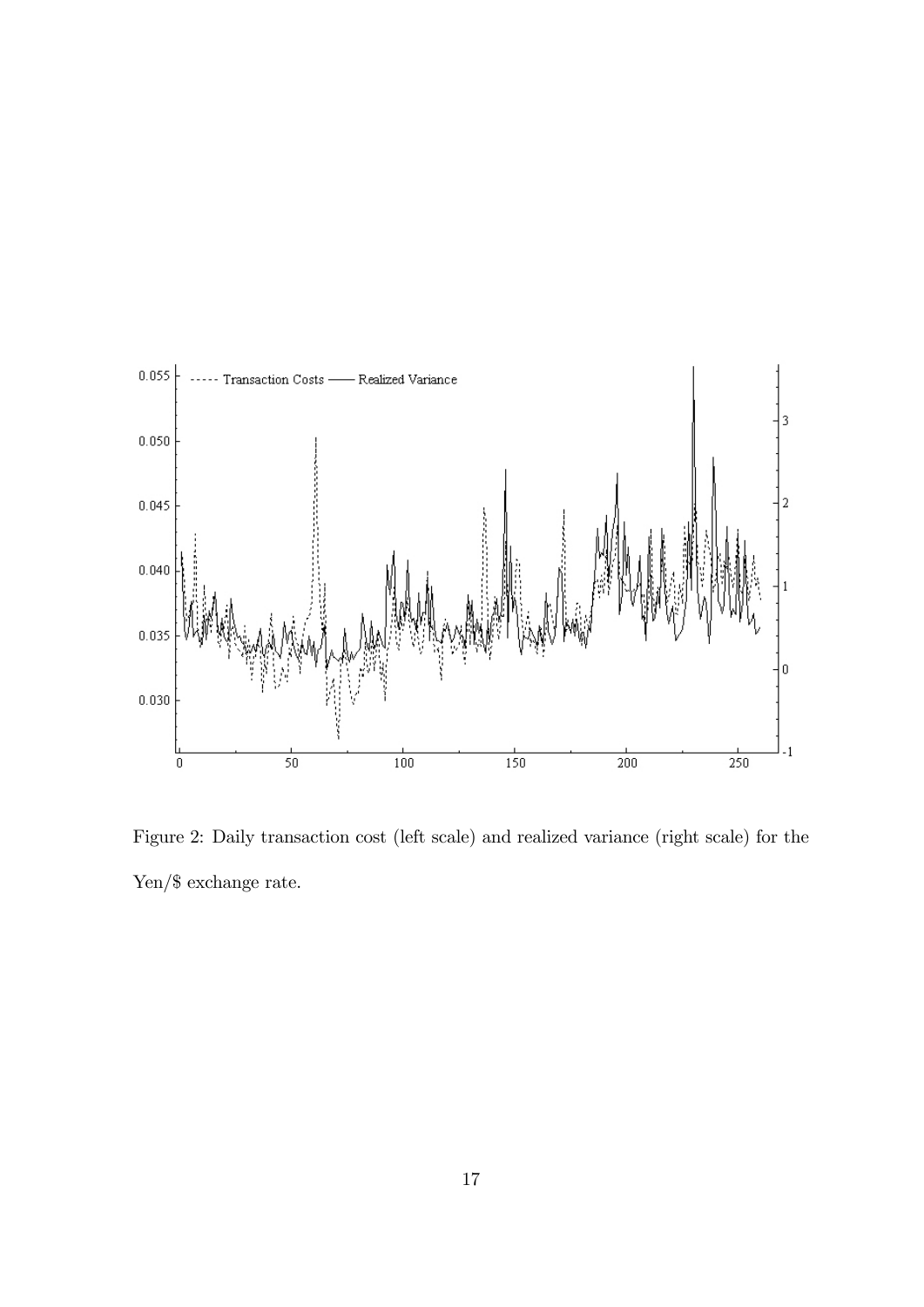|                                              | $DM/\$$ Variance |                       |            | Yen/\$ Variance       |  |
|----------------------------------------------|------------------|-----------------------|------------|-----------------------|--|
|                                              | (1)              | (2)                   | (1)        | (2)                   |  |
| Intercept                                    | $-0.413$         | $-0.341$              | $-1.412$   | $-1.312$              |  |
|                                              |                  | $(-1.548)$ $(-1.286)$ | $(-3.463)$ | $(-3.106)$            |  |
| <b>Transaction Cost</b>                      | 27.506           | 24.197                | 51.898     | 47.825                |  |
|                                              | (2.564)          | (2.294)               | (4.213)    | (3.756)               |  |
| Lagged Variance                              | 0.499            | 0.514                 | 0.351      | 0.388                 |  |
|                                              | (7.726)          | (8.179)               | (4.937)    | (5.259)               |  |
| Friday                                       | $-0.187$         | $-0.184$              | $-0.218$   | $-0.209$              |  |
|                                              |                  | $(-4.397)$ $(-4.344)$ | $(-4.050)$ | $(-3.910)$            |  |
| Holiday                                      | $-0.065$         |                       | $-0.169$   |                       |  |
|                                              | $(-1.137)$       |                       | $(-2.689)$ |                       |  |
|                                              |                  |                       |            |                       |  |
| $R^2$                                        | 0.480            | 0.477                 | 0.431      | 0.417                 |  |
| log likelihood                               | $-29.294$        | $-30.029$             |            | $-107.394$ $-110.402$ |  |
|                                              |                  |                       |            |                       |  |
| $AR(5)^{a}$                                  | 0.076            | 0.156                 | 0.336      | 0.214                 |  |
| $\text{ARCH}(1)^b$                           | 0.108            | 0.101                 | 0.553      | 0.540                 |  |
| Heteroskedasticity <sup><math>c</math></sup> | < 0.001          | < 0.001               | < 0.001    | < 0.001               |  |
| <b>RESET</b> test                            | 0.097            | 0.183                 | 0.179      | 0.592                 |  |

Table 2: OLS regressions of realized variance on transactions costs and control variables.

The figures in parentheses are t-values based on White's (1980) robust standard errors. For the diagnostic tests marginal significance levels are reported.

 $\rm ^{a}LM$  test for fifth-order error autocorrelation.

 ${}^{b}$ LM test for first-order autoregressive conditional heteroskedasticity.

 $c$ White's (1980) test for error heteroskedasticity.